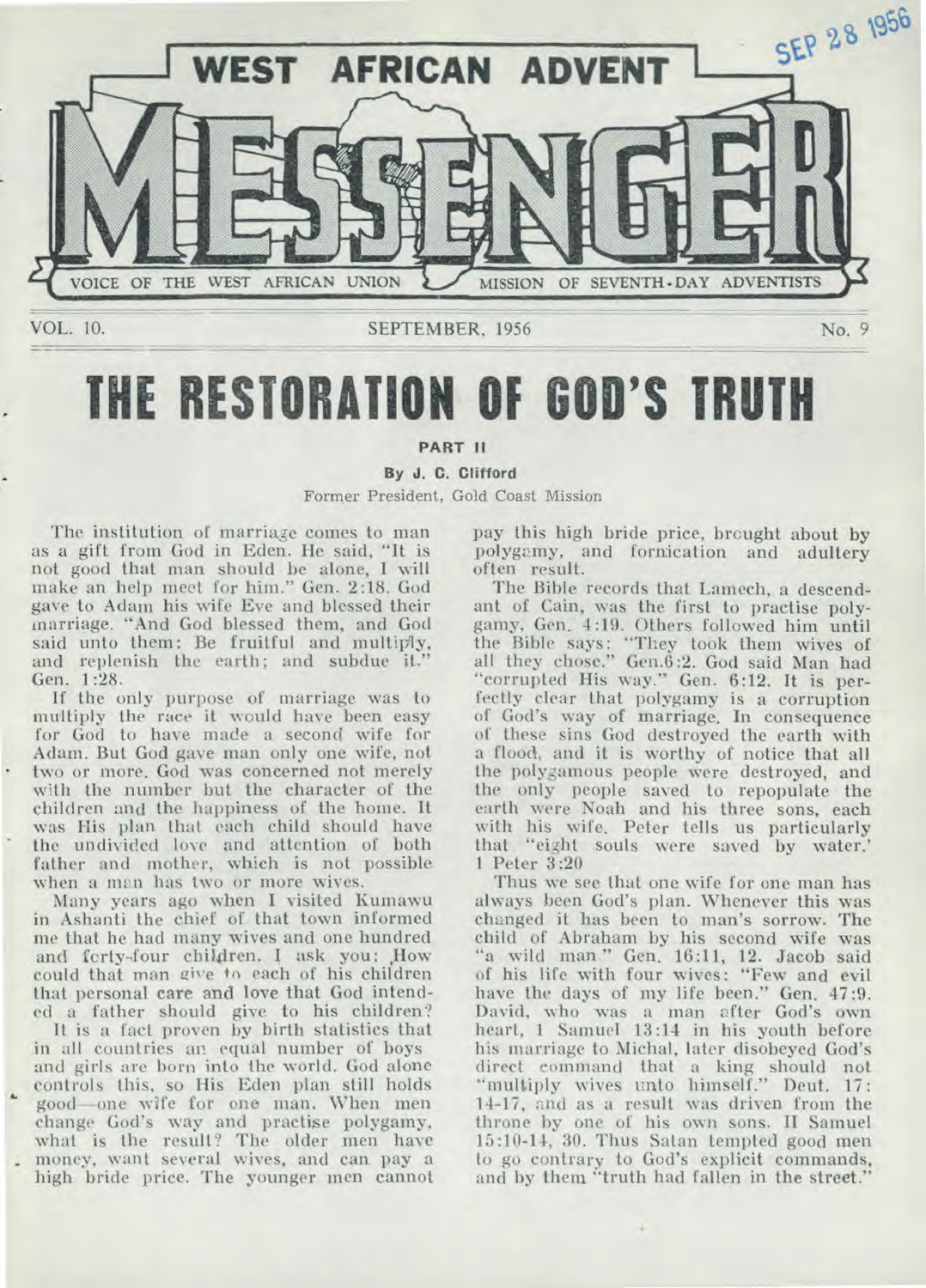We may follow their good deeds, but we dare not copy their evil deeds if we would be ready to meet Jesus. We must restore God's truth to its rightful place in our lives and teaching.

Let us now consider Christ's teaching concerning marriage. In Matt. 19:4-6 we see clearly that Christ recognized only the marriage of one man with one woman. He thus confirmed God's original plan. He said "they twain shall be one flesh. What therefore God hath joined together, let not man put asunder." He also stated clearly that a man who took another woman as his wife where the marriage covenant had not been broken by fornication, would be living in a state of adultery. Matt. 19:9. Men had so often tried to change God's plans, both for Sabbath and for marriage, but Christ always brought them back to God's true standards "as it was in the beginning" Matt. 19:4, 5, 8.

As with the Sabbath, so with marriage, Satan led men to extremes in his plan to "cast down the truth to the ground." On one hand certain authorities would forbid marriage to their priests and others. 1 Tim. 4:3. On the other hand some would take to themselves many wives. The apostle Peter was married, but to only one wife. Included in the qualifications for church office was the requirement that a leader should be "the husband of one wife." Titus 1:5,6. Thus we see how Christ and the apostles restored God's plan of marriage to its Edenic simplicity.

Guided by this important truth our church elders in the Gold Coast rightly decided that a man with two or more wives could have no voice in church matters, but should come to church as a visitor until he could bring his life into harmony with God's plan.

During my ministry in Nigeria a member of the Apostolic church who had accepted the Sabbath, but had two wives, asked me to baptize him, claiming that he had a right to follow the failures of Abraham and David. When I asked him to show me one single case in the Bible where a man with two or more wives had been given Christian baptism he had no answer. In these last days God has called us out of darkness to light, and opened our eyes that we might turn from the power of Satan and the customs of the world to do God's will and follow His ways. Acts 26:18.

God's way of Christian marriage is illustrated by the love of Christ for the church. "For the husband is head of the wife even

(Continued on page 3 col. 2)

 $\,$  .

# **The Ministry Calls You**

Among the gifts placed in the church by the Spirit of God,, none is more sacred and important than that of the Evangelist and Pastor. Men are needed greatly throughout the missions of the West African Union who will heed the call of God and dedicate their lives to the sacred ministry. Especially are men needed who are educated, but who with secondary education or teacher training are qualified to enter the ministry because of their evangelistic zeal and their proven ability to care for the flock of God and to preach the word of Truth. Dear trained teacher, or educated young man, will you not let God speak to your heart to tell you what he wants you to do? If you feel the call to the ministry will you not contact your Mission President now.

We realize that some may not be called to the ministry; some are called to be teachers or colporteurs or office workers. If you are free and your heart responds to the call, do not hesitate. God does not promise you high salaries or easy living. He does not promise you worldly honour. These things all pass away. God does hold out to you, however, the joy of seeing souls saved in the kingdom of heaven and the satisfying experience of leading God's people to greater consecration and service. You need not fear to trust Him. If he calls you and you respond, He will bless you with all spiritual blessings and besides will care for your temporal needs.

If you are a trained teacher and you have found your greatest joy in winning souls, you are invited to consider the possibility of making that your full time work. Your training for the teaching profession will not be lost, for preaching is teaching, and the patience and tact you have learned in working with children is just what you need in helping the members of the church. God needs you; the church needs you. It may be that you hear the call of the ministry. Pray about it, and if God calls you, go forward and present yourself to your Mission authorities for ministerial service.

( The above article was prepared as the result of the earnest study given at the recent Union Committee meeting to the need for Ministerial Workers. It is published in the hope that some trained teachers will read and consider the appeal.—Editor. )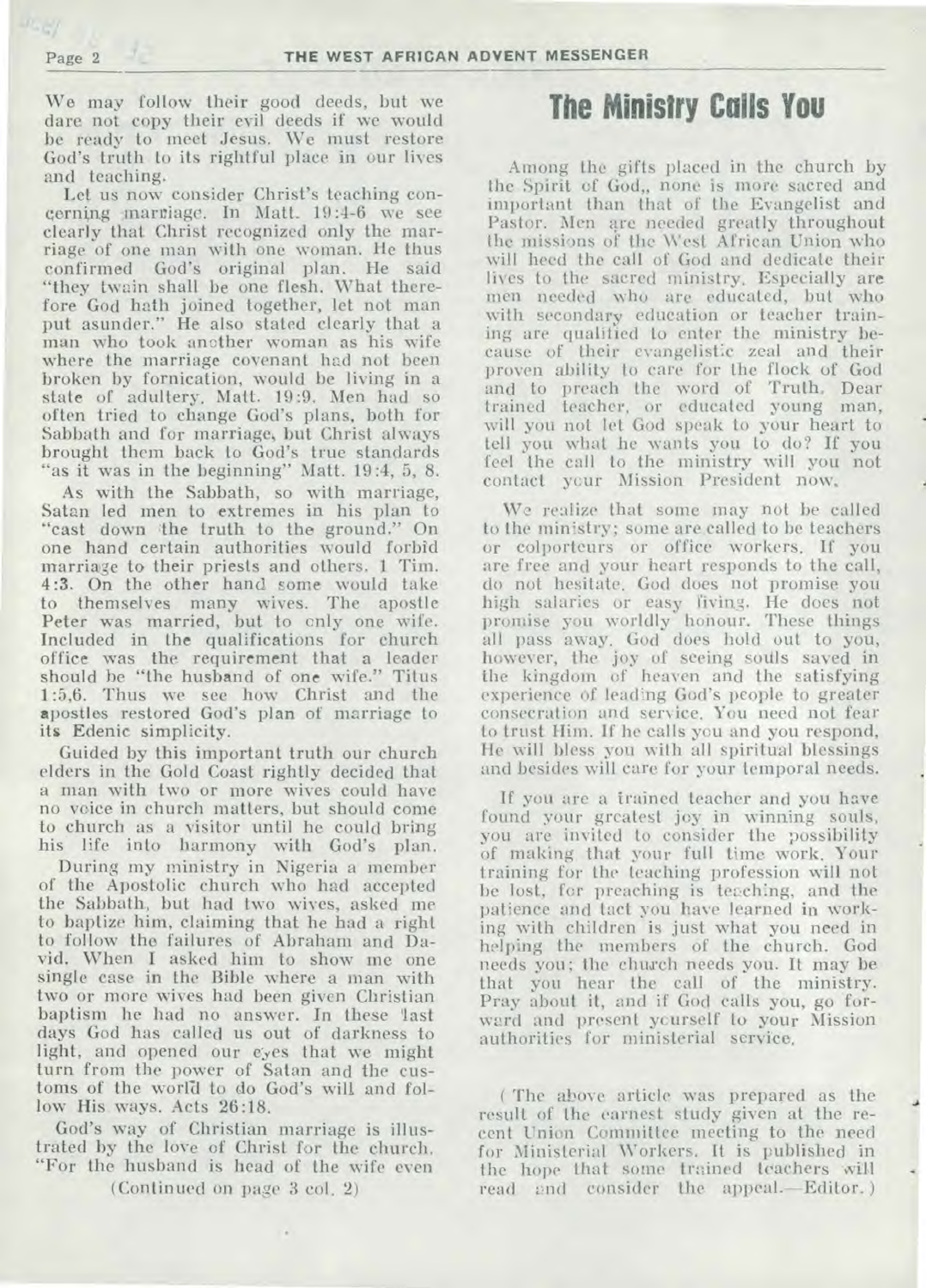## **The Lay Men Must Harvest**

**By J. K. Dankwah**  Colporteur Evangelist, Gold Coast



The colporteur's most frequent lament through the years has been that his work has not been followed up. He would sell scores of high-priced books indicating the interest of the purchasers in religious matters, but that, in too many instances, would be the end of it. Sometimes he has undertaken to give Bible

studies himself to the most interested people. I personally have done that, but I agree with Mr. Dallas Young's opinion given in the "Review and Herald," November 4, 1954, when he says that this proves to be an exhausting programme. The colporteur who gives three or four selling canvasses an hour for eight hours is pretty well used up at the end of the day, nervously speaking. Then add to that a Bible Study in the evening and you are likely to have a tired coiporteur starting out the next morning. Such being the case, his work will be affected, sales will be less, and the colporteur may become discouraged.

God has been good to our denomination in giving us the Colporteur plan. This divinely given plan has proven invaluable to the progress of our work. Pastors, evangelists, churches, and conferences have all benefited, and this in spite of our failure generally to follow up the interest. Undoubtedly, and I say this after careful reflection, our sin of omission in failing to follow up the colporteur's interest is one of the greatest sins cf which we are guilty. However, something has been done, and more must be done.

A layman in Ohio, as we read from "Review and Herald" November 4, 1954, is enthusiastically busy in doing something to remedy this situation and doing it in a way that could be easily followed by our West African lay members. He secures all the available names of interested people from the colporteurs and then gives them Bible studies, using illustrative pictures to increase interest. Here is a wonderfully fruitful field for soul winning in every church. Several qualified laymen, evangelists, pastors and church members could be kept busy the year round giving Bible studies and developing 'the interest feund by the literature evangelist. In some cases two lay brethren might combine their efforts working together. It almost never fails that when Bible studies are secured in a home the interest expands. In some cases the interest from colporteur contacts has been so great that the pastor of the church has devoted his efforts almost wholly to this phase of soulwinning endeavour. This method has proven highly effective.

In the light cf this, I believe that our members should be trained to do the same. "The minister should not feel that it is his duty to do all the talking and all the labouring and all the praying; he should educate *helpers."--Gospel Workers,* p. 197.

"Millions of books are being placed in the homes of the people by colporteurs. Usually the colporteur must pass on to new territory after delivering the books, but there is very great need of calling on these people after due time has elapsed, with a view to establishing and developing the interest which may have been created. . . . Every church should receive lists of customers for books in the vicinity, and urge the members . . . to follow up and extend the interest." *—Train,'ng Light Bearers,* p. 70.

Even in the Correspondence School plan the time comes when there must be the human contact or the interest will wane and fail. It may be, as time passes, that God will give us other methods of following up the colporteur's interests. Right now it seems to me that we need to make a better use of the method He has already given us. There are possibilities in this method that we have not yet realized. May God bless us as we read to be doers. "But be ye doers of the Word, and not hearers only." James 1:22.

## **RESTORATION OF GOD'S TRUTH**

#### (Continued from page 2)

as Christ is the head of the church." Eph. 6:23. Again "Christ loved the church and gave Himself for it." v. 25-27, and the apostle concludes "nevertheless let every one of you in particular so love his wife even as himself, and the wife see that she reverence her husband." v. 33. Thus in God's plan husband and wife live together in happy Christian relationship, and give their full and undivided attention to the care and training of the children God gives them.

In our last article we shall consider other ways in which the truth of God's sacred institution of marriage has "fallen in the street," and is to be restored to its rightful place.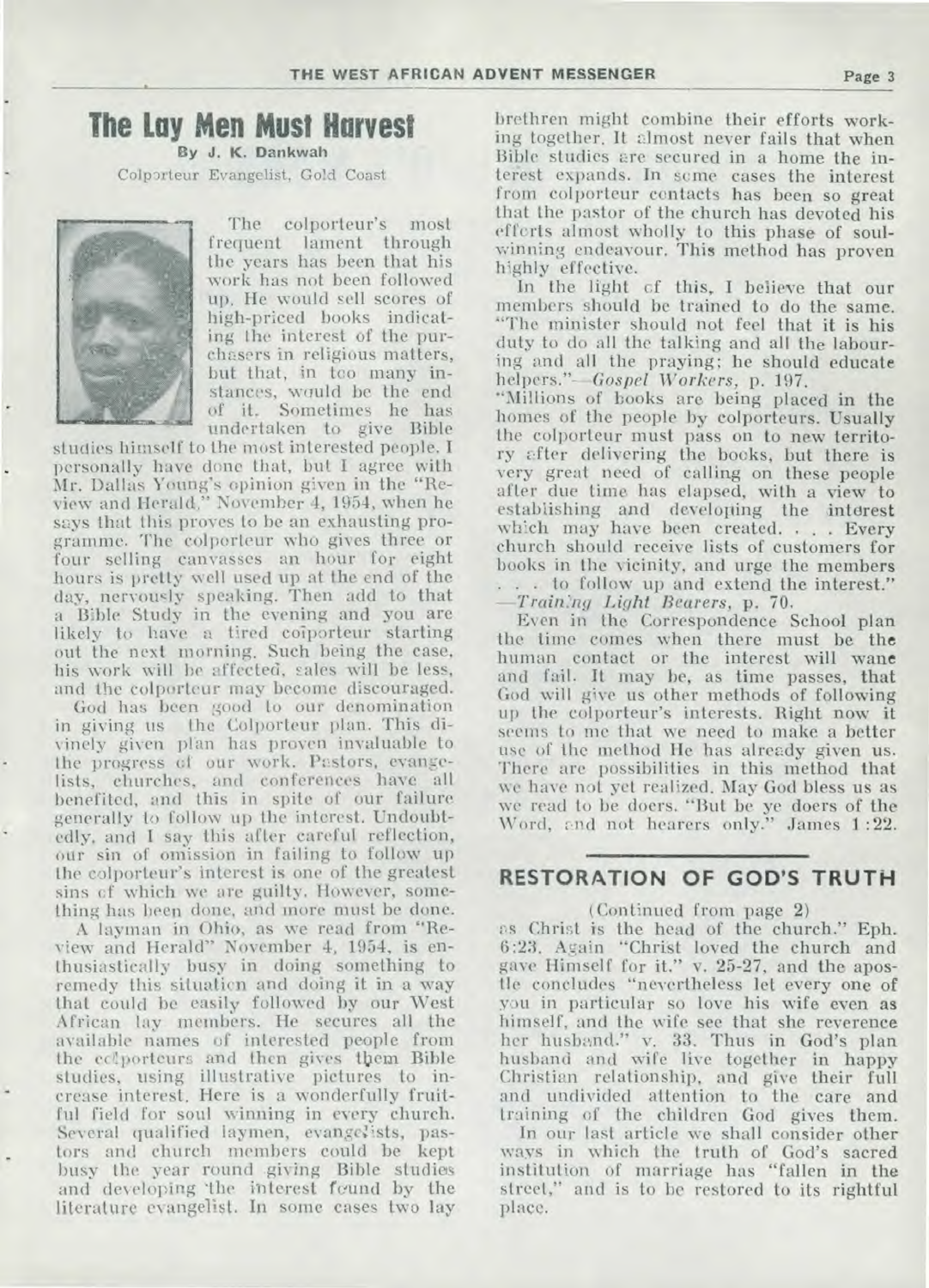# **UNITY IN GOD'S WORK**

By Jesse 0. Gibson

President, West African Union Mission

The most urgent need among our workers and members is a greater out-pouring of the Holy Spirit. The best example of the fuller outpouring of the Spirit, came as we all know, on the day of Pentecost. Before this special manifestation, however, we read "They were all with one accord in one place."

Now the disciples had just experienced the great disappointment in having their Lord and Master leave them. The whole "world to be warned" was before them. They needed power, they needed the guidance of the Holy Spirit. They therefore came together "in unity" and as their 1..nited petition ascended to God, the Comforter came. We today as followers of Christ need to have unity among us. God will use us to win thousands if we yield ourselves to Him in unity with one another.

The Apostle Paul has much to say about unity among the believers. In writing to the Ephesians he said, "Endeavouring to keep the unity of the Spirit in the bond of peace." Ephesians 4:3. He also admonished the church at Corinth to "Be of one mind" 2 Corinthians 13:11, and "Now I beseech you, brethren, by the name of our Lord Jesus Christ, *that ye all speak the same thing,* and that there be *no divisions* among you; but that ye be perfectly joined together in the same mind and in the same judgment." 1 Corinthians 1:10.

We as God's remnant church, have little to fear if we have *unity* within the church. Too often the evil one creeps in because we are not in full harmony with our fellow members.

At our recent union committee where we had invited extra African brethren to be present, we studied ways and means of bringing about greater unity in our work here in West Africa. I am sure we all have a deep desire not only to be in full unity here, but to be in unity with the great Advent Church which encircles the globe. In order to help our workers to lead their members into this unity we have made several suggestions.

#### **"Review and Herald"**

Our world church paper is the "Review and Herald," as we all know. It contains many contributions by our most learned scholars and our best Bible students. It has as one of its purposes that of bringing unity to our world field. It also contains many helpful articles on our doctrines, difficult Bible passages, sermon helps,—articles which will help our workers and members to grow in grace. It also includes news of the progress of our work throughout the world. We voted that we urge every evangelistic worker, teacher, full-time colporteur, and selected institutional workers, to avail themselves of this good paper which is published every week in the year. In order to make this possible the union and local mission field will help by subsidising the cost so that the above mentioned workers may have it at a price they can afford.

#### **The Church Manual**

This, as you know, is the manual containing the objectives of our church, the fundamental beliefs of Seventh-day Adventists, the organization of our church, baptism standards, church membership, church officers and their duties, various church services and how to conduct them. Church elections, gospel finance, Christian standards, church discipline, and many other items about the church are included in this manual. Many times the Seventh-day Adventist standard has not been followed in some church matters because the worker and church members have not had a church manual. Now it had been proposed at our last Union Constituency meeting that we have an abridged Church Manual which could be translated into the various verna-

Plans are not enough however good they may be **Let us all move Forward in unity. J. 0. G.**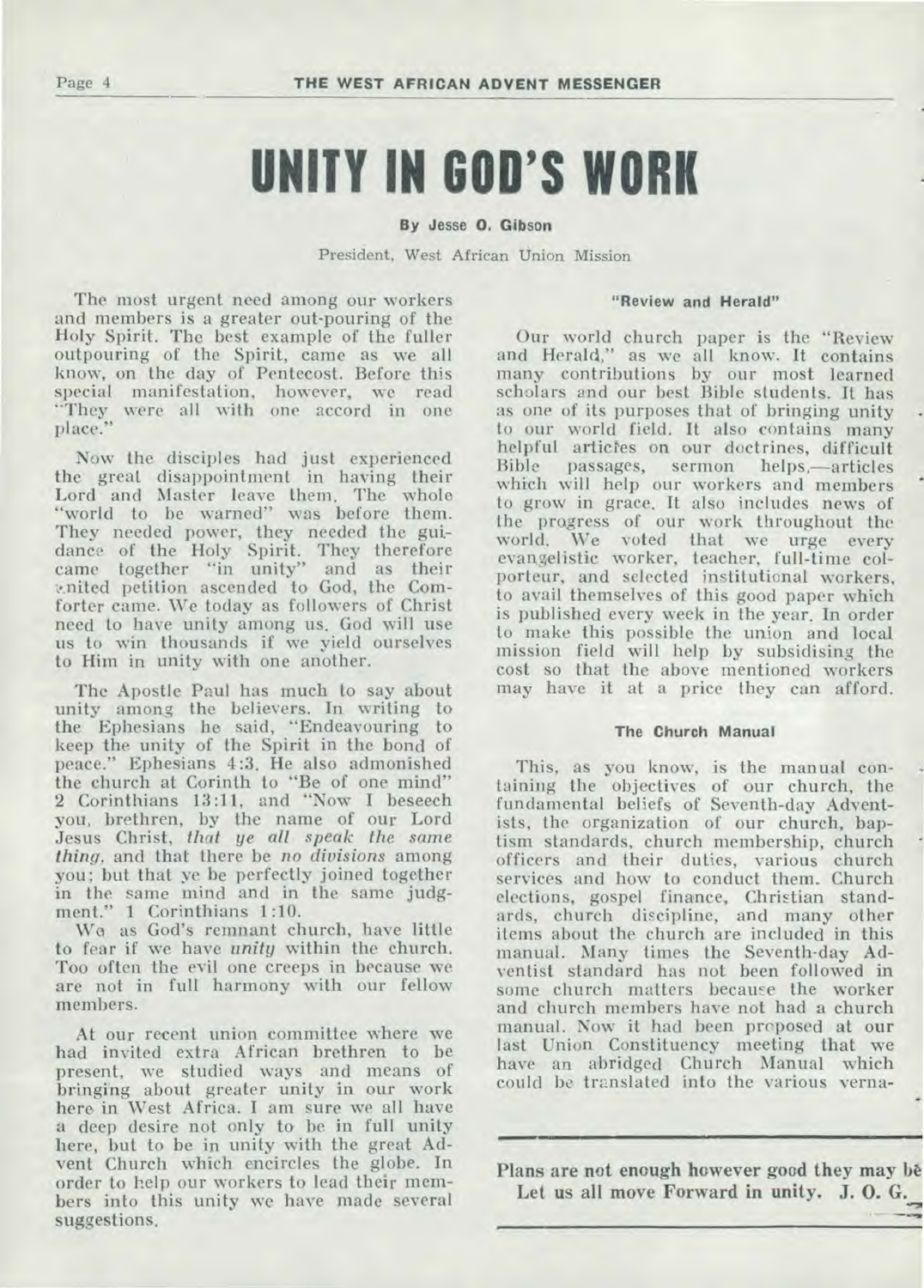**culars. We found, however, that such a plan followed in other fields had not been too satisfactory. Some would have the General Conference Manual—others the abridged. This would not tend to unity. We therefore voted to recommend to our workers and churches the full General Conference Manual (latest edition printed in 1951).** 

**Every church and company should have a copy of this good manual. It can be purchased from local church expense and ordered through your district leader from your Book and Bible House or Mission office. Each worker should also have his own copy.** 

**In order to help every evangelistic worker to purchase this guide to church organization we have agreed to subsidise this book heavily by the Union and Local Missions so that every worker can have a copy of the latest edition. ( Old copies should be discarded.) We then urge our workers to study the "Church Manual" thoroughly. They should then train their church leaders in their duties, thus making the organ:zed churches stronger. It will help prepare companies for church organization. It will help greatly in bringing** *unity* **into our work.** 

#### **Manual for Ministers**

**This is an important book for every ordained minister. I think most of you have it. I fear, however, that many may have out-of-date copies. The latest General Conference edition printed in 1954 is much larger than the older one and covers more items. Every Pastor should have this latest edition or otherwise he may be in conflict with his brother who has the latest edition and confusion may result. Some licensed ministers may also like to have a copy. This too is subsidised** by **the Local Missions for** 



**all African Licensed and Ordained ministers.** 

**On all of the above you will be advised by your local mission as to the prices and the amount of the subsidy offered.** 

#### **Ministerial In-Service Training**

**The following action was taken in respect to the above mentioned subject.** 

#### Objectives

**Whereas, many faithful Ministerial workers have not had opportunity for training courses in a Training College and because of family problems, age or financial difficulties cannot have access to these courses in residence, and** 

**Whereas these workers should be encouraged and assisted in raising the standard of knowledge and efficiency in service, and** 

**Whereas there is need for a standard of attainment which might furnish to some extent criteria to guide mission committees**  in making promotions and granting incre**ments to these workers, we therefore:** 

**Recommend, that an in-service training plan be set up providing definite courses of study for each level and setting standards of attainments by means of examinations to serve as incentive for self-improvement and taken together with practical experience as a measuring device for determining fitness for promotion to added responsibility.** 

#### Scope of Training

We **recommend that the total plan endeavour to make provision for reading and training in the following general fields of study:** 

- t. **Bible Doctrines**
- **2. Old and New Testament History**
- **3. Prophetic Studies**
- **4. Epistles**
- **5. Denominational History**
- **6. Church History**
- **7. Homiletics—Sermon Building**
- **8. Denomination Organization and Policy**
- **9. Spirit of Prophecy**
- **10. Field Evangelism."**

Now the above subjects are suggestive of **the field to be covered. A Committee has been appointed to work out the full details of the plan. I am sure it will** be carefully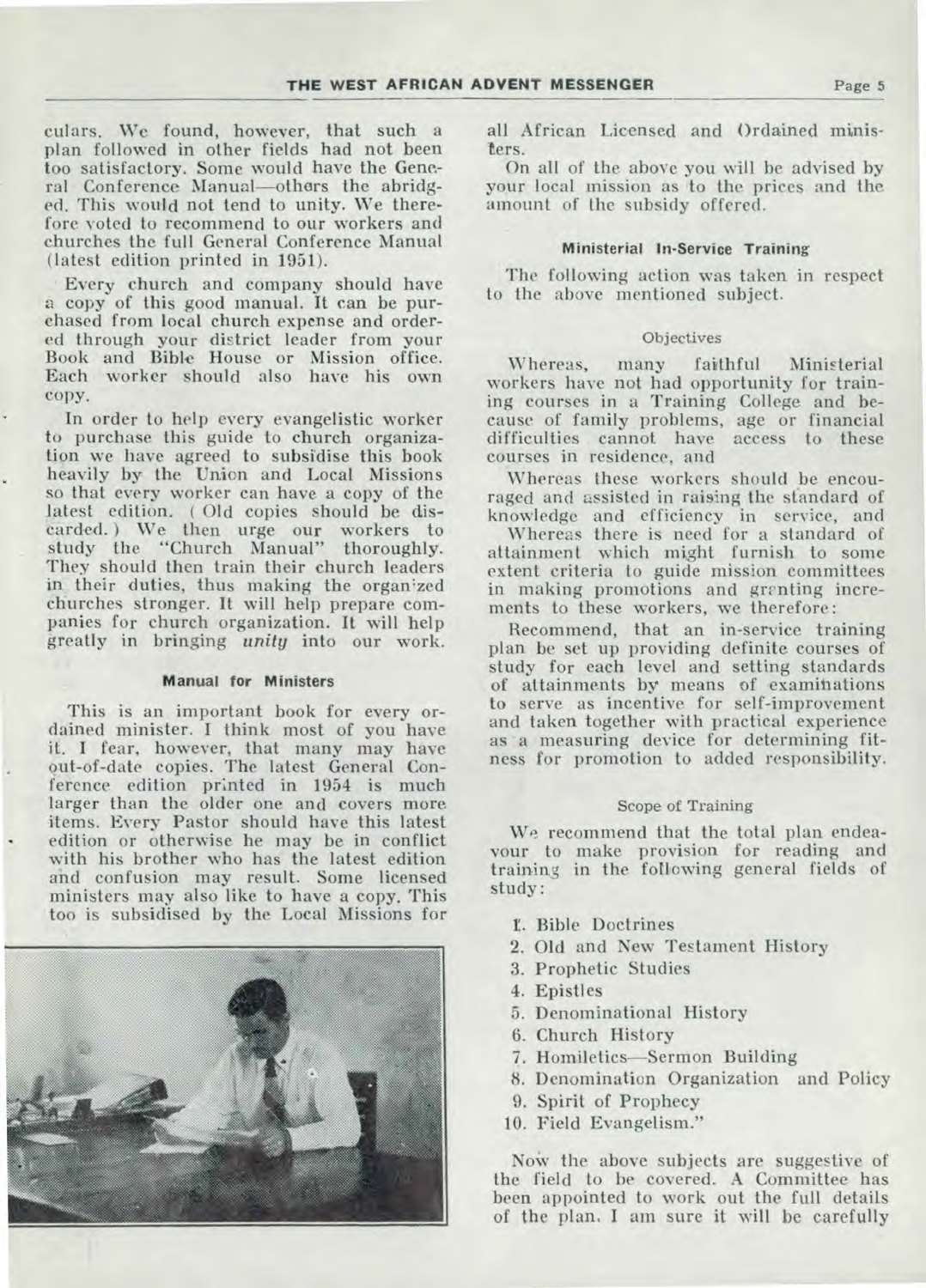worked out so as to be a great help to our evangelistic workers and yet not be a burden to them.

It will give our evangelistic workers a chance to improve themselves for more effective service and for carrying greater responsibilities in the cause of God.

Nov I am sure you will agree with the Union Committee, that if these four steps are carried out, they will help God's remnant church here in West Africa to move forward "Till we all come in the unity of the faith, and of the knowledge of the Son of God, unto a perfect man, unto the measure of the stature of the fulness of Christ." Ephesians 4:13.

**• •** 

# **We Are Growing**

**By I. Nwaobia** 

Sabbath School and Missionary Volunteer Secretary, East Nigerian Mission

A good report maketh the bones fat." Indeed, brethren, it is encouraging to see the rapid growth of the new work at Calabar, the ancient city. Below is the report of growth in the excellent work Pastor E. E. Hulbert is doing at Calabar.

|                              | June<br>1955 | 1st Qtr<br>1956 | 2nd Qrt<br>1956 |
|------------------------------|--------------|-----------------|-----------------|
| Sabbath School               |              |                 |                 |
| Members                      | 46           | 60              | 137             |
| Adults                       | 28           | 41              | 80              |
| Children<br>Lranch Sabbath   | 18           | 19              | 57              |
| Schools                      |              |                 |                 |
| Total S.S. Offerings £9.0.6d |              | £10.0.3d        | £12.13.8d       |

We are hoping and praying that this excellent work may result in many souls being won into the Lord's Church. "We pray that our Sabbath School membership will continue to increase," said Pastor Hulbert. "We hope to baptize eleven or twelve next month, and will probably have another baptism in December, and cne, if not two, next year."

We solicit your prayers for the new converts, and especially for those who have problems to face. We think particularly of one church elder who has a great temptation to face as his mission is thinking of making him a pastor, and he knows that he could not teach the truth if this happened. Please pray for him and for our work here in Calabar.

## **Sabbath Observance**

The following resolution on Sabbath observance was ,passed by our recent Union Committee Session. It will be included in our policy later, but we would like to share it at this time with our *Messenger* readers. I trust that it will be a help in bringing more faithful observance of God's holy day among our workers and members.—Editor

If there were not real danger of our forgetting, surely the Lord would not have begun the fourth commandment with the word "remember"—"Remember the Sabbath day, to keep it holy."

We appeal to believers everywhere to "remember"—to keep in mind the principles of Sabbath-keeping as touching our personal, home, and church relationships. "Remember the Sabbath day, to keep it holy" is God's word to us today. In thus remembering the Sabbath, heed should be given to such matters as the following:

1. That we draw the attention of our workers and members alike to the statements on proper Sabbath observance made in the Church Manual under the section on "Sabbath-keeping."

2. While marriage is a divine institution, yet because cf the arrangements that are unavoidable before and after the ceremony which probably lead to that which is contrary to proper Sabbath observance, we counsel that marriage ceremonies and marriage blessing services be held on days . other than the holy Sabbath.

3. In connection with funerals, there are inevitably work and arrangements which should not ordinarily be done on the Sabbath. We therefore earnestly counsel our workers and members to plan for the conducting of funerals on some other day, except where local conditions or regulations make Sabbath burials unavoidable.

4. We particularly caution our workers and members that when raising money, or in supplying literature, or in promoting campaigns in connection with our Sabbath services, that they in no way violate the sanctity of the Sabbath.

5. That we request our workers to provide in all churches for vesper services on Friday and Sabbath evenings.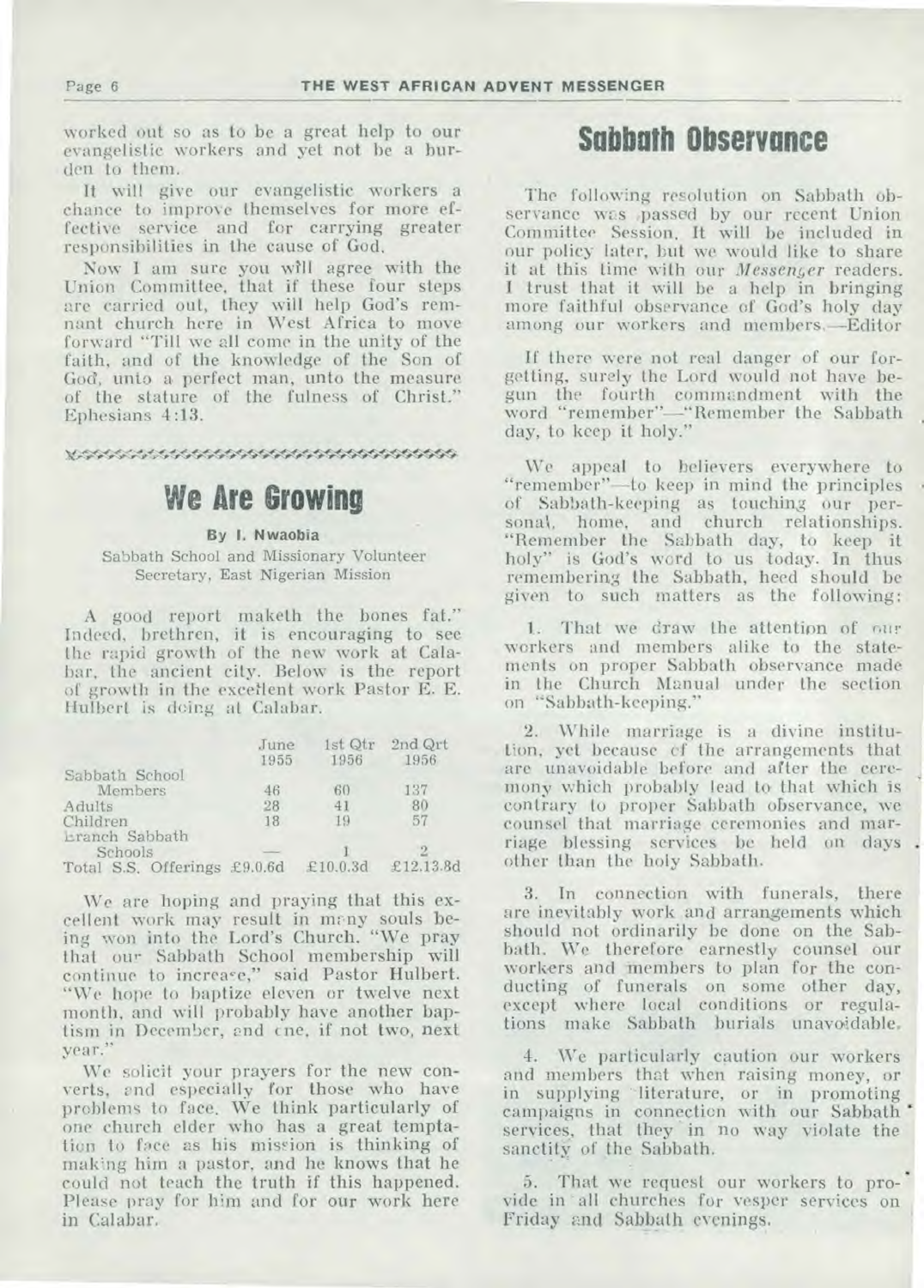## **Let's Start an M. V. Society**

### **By Howard J. Welch**

#### Union Missionary Volunteer Secretary

In many churches there are young men and young women and often many junior boys and girls. Why not capture their youthful enthusiasm and energy for the cause of God by uniting them in a Missionary Volunteer Society. It is true that where there is a Seventh-day Adventist school the juniors are enrolled in the School J.M.V. Society but what about the Seniors ( ages 16 - 30 )? Let's get them organized.

Here's how to do it :

First of all let the Church Board ( if an organized Church) study the situation and recommend to the Church that a Society be • started. In the case of an unorganized company your District Committee acts as a Church Board and will study the situation and if it is approved, the District Leader will help you get started. The Church Board or District Committee should nominate the following officers for your Society. After nomination in the case of an organized Church the names should be approved by vote of the Church.

1. The Missionary Volunteer Sponsor:

This should be a mature person who works well with young people and who has interest in the Missionary Volunteer work.

2. The Missionary Volunteer Leader and Assistant Leader:

These should be young men or women who are faithful, baptized members of the Church and have leadership ability.

3. The Secretary-Treasurer:

In large groups it may be well to have also an Assistant Secretary-Treasurer.

The Society itself may choose its own song leader, an organist and leaders of any bands it may decide to have. These officers and band leaders together with the Elder or Pastor of the Church and the Church Home Missionary Leader form the Executive Committee of Missionary Volunteer Society with the M.V. Leader as its Chairman and the M.V. Secretary-treasurer as its Secreta- • fy.

This Committee should be called to make plans for the Society. It should choose a - time and place for the meetings. It should plan several meetings in advance and work out plans for missicnary activities and social and educational features. It should hold regular meetings not less than once each month.

You are now ready to hold your first Missionary Volunteer Society Meeting. Usually Friday night cr Sabbath afte.noon is the best time. At your first meeting enroll all whom you can as members and then prepare membership cards for them. You can obtain these from your Mission M.V. Secretary who of course, should have been previously informed of your plan to organize a Society. Your Scciety Secretary-treasurer should keep a record of your membership and of all activities and report regularity as requested to the Mission M.V. Secretary.

Your meetings should be well planned and enlist the services of as many of the young people as possible. Avoid making the meetings just another preaching service. Much excellent material may be obtained from the M.V. Programme Kit which your Society should obtain **by** ordering from your Book and Bible House. While your Society is for young people you may invite the older members of the Church to attend and from time to time you may wish to ask some of them to help in your programmes; however, most of your parts should be taken by the young people in your Society.

When your Society is organized and your meetings started you should then plan some Missionary bands and organize groups for Progressive Class work and other activities. Do not try to start too much at one time however. It is better to do a few things well than many things poorly.

If you need further information on running your Society we suggest you read the Church Manual ( ed. 1951 ) pages 140 - 148 also 119 - **120.** You will also find your District Leader and your Mission M.V. Secretary very glad to help you. Let's get going.

 $\ddot{\text{o}}$ *he* Advent *Messenger* 

**Official Organ of the West African Union Mission of Seventh-Day Adventists.** 

**P. O.** Box 1016, Accra, Gold Coast. Editor  $- - - - - - - -$  J. O. GIBSON.